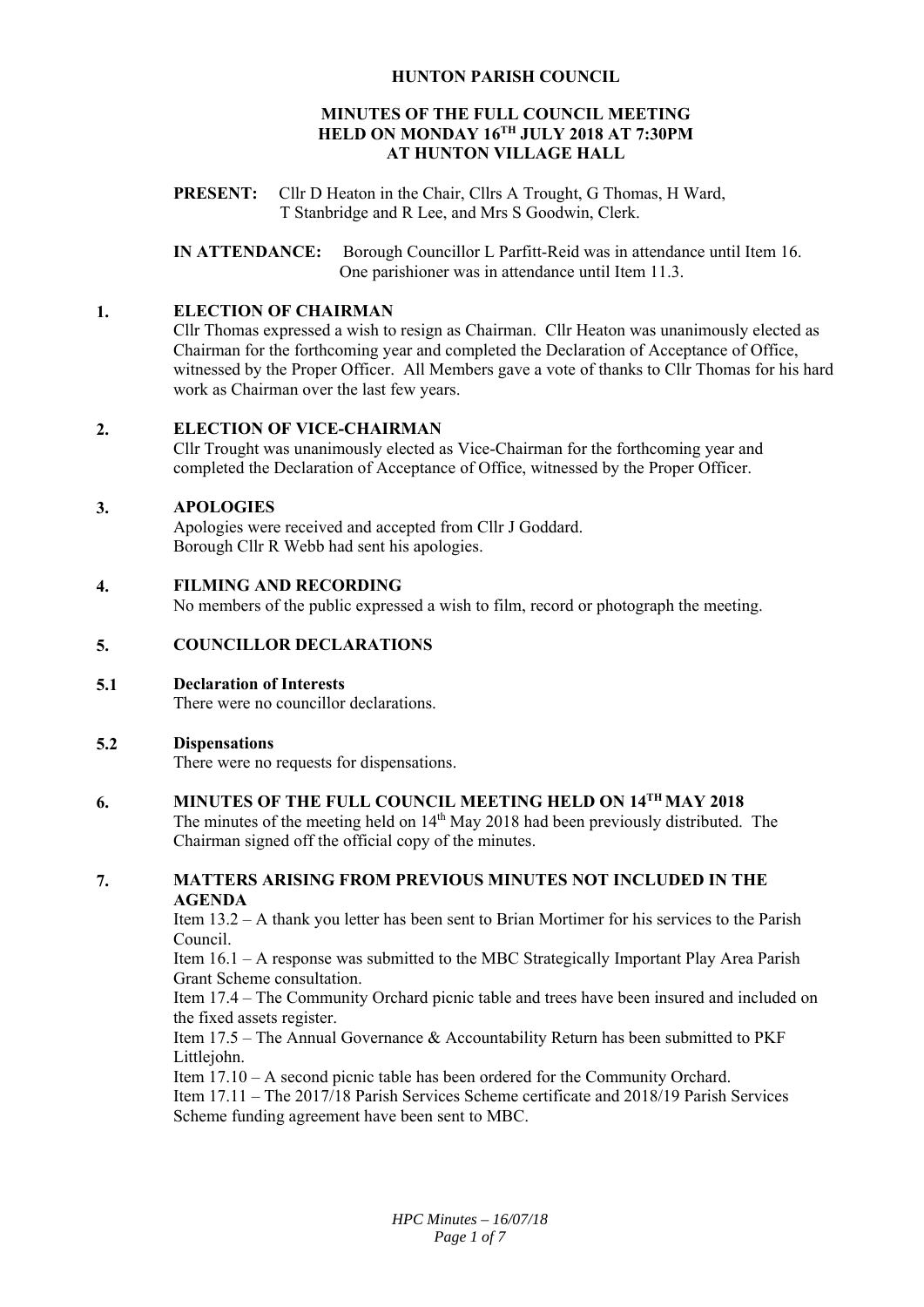## **8. POLICE & COMMUNITY WARDEN**

### **8.1 Police**

The following crimes have been logged on the e-watch website since the last Parish Council meeting:

26/03/18 - Criminal Damage - George Street (damage caused to a vehicle parked in the road) 21-22/05/18 - Criminal Damage - George Street (damage caused to a vehicle parked in the road) 06/07/18 - Theft of Motor Vehicle – West Street (a commercial yard was broken into and a motorbike was stolen)

#### **8.2 Community Warden**

Adam McKinley was unable to attend the meeting and had not provided a report.

#### **8.3 Huntonwatch**

Steve Wyles had nothing to report on Huntonwatch.

## **9. LOCAL COMMUNITY**

#### **9.1 King George V Playing Field**

There is nothing to report as the next meeting of the King George V Playing Field Committee does not take place until  $18^{th}$  July 2018.

#### **9.2 Hunton Village Hall Committee**

Annette Trought, Chair of the Village Hall Committee, stated that the last Committee meeting took place on  $15<sup>th</sup>$  May.

Mike Summersgill is standing down as Treasurer after five years of diligent service; members of the Committee are very grateful for all his hard work. Mike will also be standing down as the Applause Co-ordinator.

The Committee would like the Parish Council to consider allocating funds towards improving the outside of the Village Hall as it needs redecorating, guttering work and repairs to some of the weather boards. A new sign is also needed. Members **Agreed** that this should be included on the agenda for the next Parish Council meeting on  $17<sup>th</sup>$  September. ACTION: CLERK The hall floor will be sanded, and some internal redecoration will be carried out during the summer.

## **9.3 Hunton Primary School**

Cllr Trought reported that there had been an administrative problem getting communications into the school but dates of school events (such as Sports Day) have been received to enable traffic to be marshalled. The dates have been publicised in the Hunton Herald.

## **9.4 Tree & Pond Warden**

The Tree & Pond Warden, Mike Summersgill, has attended two more free training courses, on Dragonflies & Damselflies and Tree Diseases. Ash Dieback is prevalent in the Ashford area, but not so much local to Hunton.

Mike is looking at reinstating some of the ponds in the parish, but it is a slow process. He now knows the location of all ditches.

## **9.5 Hunton Village Club**

Cllr Trought reported that the Club is close to finishing the first phase of the kitchen installation. The Entertainments Committee will be meeting in the next few weeks. A Beer & Gin Festival is planned for 22nd September and there will possibly be a film evening. A monthly Watercolour class takes place once a month. The Club is making a profit.

#### **9.6 Traffic and Road Safety Working Party**

Cllr Ward advised that the last Traffic & Road Safety Working Party took place on  $17<sup>th</sup>$  May which was a predominantly a catch up on the Vicarage Road development, the Wares Farm development and the Hunton Hill closure. A date has not been set for the next meeting. A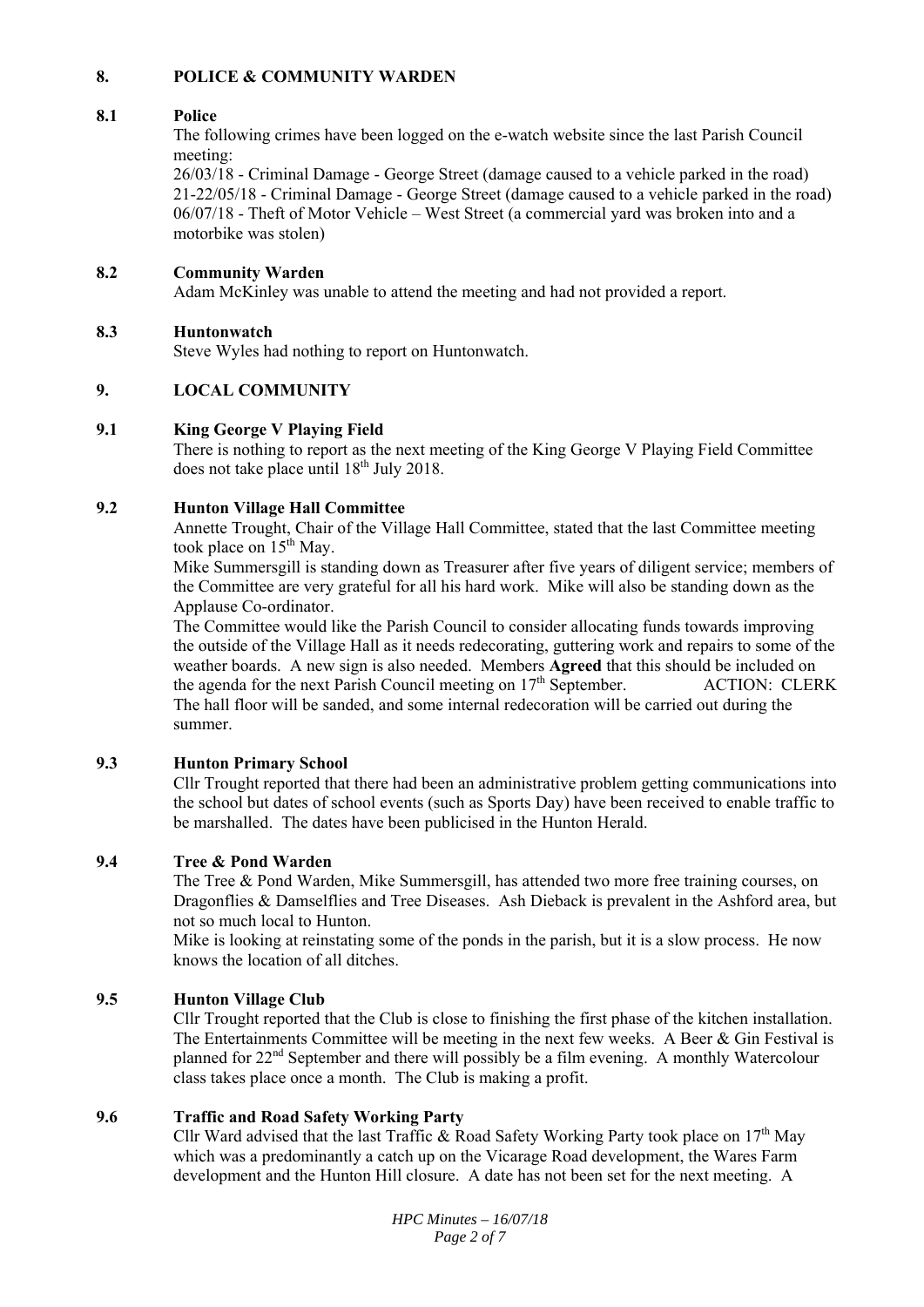meeting is to be arranged with Berry Gardens to discuss Wares Farm. Cllr Thomas reported that the Wares Farm Monitoring Committee met a month ago but is ineffective. The minutes have not been received yet, but two items which will be attached include an outline of the scheme for Linton crossroads and details of shift patterns to give an idea of staff vehicle movements.

#### **10. COUNTY & BOROUGH COUNCILLORS**

#### **10.1 County Councillor**

County Cllr Stockell was unable to attend the meeting.

#### **10.2 Borough Councillors**

Borough Cllr Parfitt-Reid advised that she is a member of the MBC Planning Committee. Planning permission has been given for the doctors' surgery in Coxheath, combining the two existing surgeries. This has been a contentious issue but is good for the Ward as it will provide future-proof patient facilities for the next 30 years.

Graham Parkinson is the MBC Planning Officer in charge of the Spice Lounge planning application. If he is mindful to permit the application, Cllr Parfitt-Reid will call it to Planning Committee. Coxheath residents want to keep the restaurant. Cllr Thomas noted that the preapplication advice was faulty and contrary to the National Planning Policy Framework (NPPF). The Wares Farm planning application is on the MBC Planning Committee meeting agenda for  $26<sup>th</sup>$  July.

## **11. PARISH COUNCILLORS**

#### **11.1 Liaison with External Bodies**

Cllr Thomas reported that CPRE has produced numerous documents on subjects including brownfield registers (brownfield land is available for a million homes) and the new NPPF, which is in draft.

#### **11.2 Footpaths and Ditches**

Cllr Heaton has sprayed the permissive footpath.

Cllr Heaton will speak with KCC PROW about the footpath which exits onto Hunton Hill as the steps are steep and there is no stop barrier. There is also metal sticking up from the bottom step which a lorry hit several weeks ago, resulting in a punctured tyre. ACTION: CLLR HEATON Cllr Ward advised that KCC has been asked for 'Pedestrians in Road' signage on Hunton Hill, but KCC want the Parish Council to pay for it.

Cllr Thomas suggested that, as it is so dangerous for pedestrians to walk along West Street north of the Village Hall, it would be worthwhile speaking to the owner of the land near Lughorse Lane again to find out if she would allow a footpath. Cllr Heaton **Agreed** to speak to the tenants who use her land to see if she would be open to the idea prior to the Clerk contacting her.

ACTION: CLLR HEATON/CLERK

Cllr Trought has broached the idea of a footpath on Hunton Court land with the owner.

#### **11.3 Highways**

Cllr Goddard was not at the meeting to provide an update.

#### **11.4 Speedwatch**

Cllr Ward reported that Speedwatch has been suspended for now.

**11.5 Hunton Parish Plan/Neighbourhood Plan** 

On hold at the current time. To be removed from meeting agendas in future.

#### **11.6 Communication & Events**

Cllr Ward reported that updates received from South East Water on the Hunton Hill closure have been communicated in the Hunton Herald and on Facebook. There was a good write up about the Hunton Fete in the Downs Mail.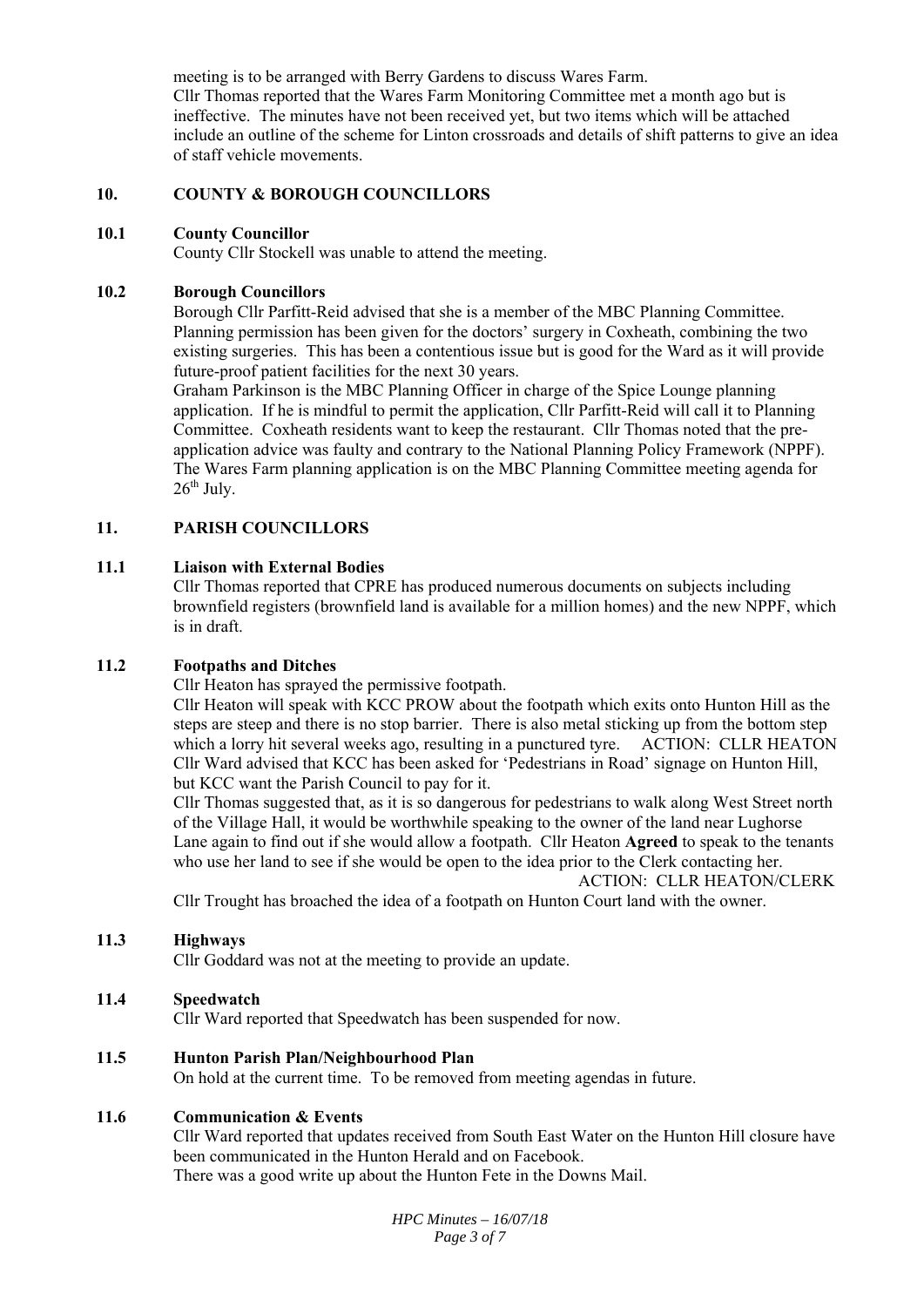Cllr Ward has attended a seminar on the Rural Transport consultation.

The following events are to take place:

- $\bullet$  12<sup>th</sup> August Bat Walk & BBO
- $2<sup>nd</sup>$  September Musicals on the Green
- $22<sup>nd</sup> September Beer & Gin Festival$
- 23rd September Village cricket match

No one has shown an interest in taking over as Editor of the Hunton Herald or as Advertising Coordinator.

#### **11.7 Planning Issues and Consultations**

Cllr Thomas will try and find out what is happening on the Durrants Farm planning application.

#### **11.8 Utilities**

Cllr Stanbridge had nothing to report.

## **12. OTHER PARISH MATTERS**

#### **12.1 Flooding**

Cllr Thomas advised that there have been no Joint Flood Group meetings lately. Helen Grant attended the last meeting in May, prior to the flooding in Hunton.

Susan Laporte from KCC Highways wants to discuss the flood signs.

Cllr Heaton has shown Borough Cllr Parfitt-Reid how the floods occurred in May. There is a possibility that the same problem could occur again because of the way the farmer has bedded the fields up, as there need to be breaks in the field. Research by Cllr Heaton has shown that, to obtain Single Farm Payments, farmers must minimise soil erosion and could lose the payments if appropriate measures are not taken. The Farm Service Agency deals with cross-compliance issues so a complaint could be made to them. In addition, if the soil enters the water courses, it becomes an Environment Agency issue. Cllr Heaton will speak to Cllr Goddard first and then pursue with the Farm Service Agency and Environment Agency if appropriate.

## ACTION: CLLR HEATON

Cllr Heaton and Cllr Goddard took a KCC Highways Drainage engineer along Grove Lane and West Street to highlight the issue of blocked culverts and ditches. KCC will write to the landowners to ask them to keep their ditches and culverts clear. Cllr Heaton has also written a piece for the Hunton Herald.

## **12.2 Update/Issues Arising from the Hunton Hill Water Main Replacement**

Cllr Stanbridge reported that the pipe bursting work has now started. Several parish councillors are visiting the site on  $17<sup>th</sup>$  July.

The traffic on Barn Hill has increased considerably since Hunton Hill was closed; Cllr Ward has received complaints of people not driving considerately. Cllr Heaton noted that there are no signs on West Street from the south, stating that it is unsuitable to use Barn Hill, and there are no signs in Yalding or Marden to say that Hunton Hill is closed. Cllr Ward had asked for signage, but South East Water refused. Cllr Stanbridge **Agreed** to speak to Jeremy Dufour and Helen Tucker at South East Water. ACTION: CLLR STANBRIDGE Cllr Thomas advised that KCC has no idea how serious the Hunton Hill closure is at all. Cllr Ward reported that HGVs are ignoring the designated one-way route and using Redwall Lane when they should not. Fruition have emailed the hauliers several times and Cllr Ward is continuing to provide details of hauliers using unsuitable routes to Fruition. Communications from South East Water have advised that any concerns should be raised with the Parish Council, KCC or the police. It has effectively been left to the Parish Council by South East Water and KCC, but the Parish Council has no powers to force hauliers to use the prescribed route.

## **12.3 Village Telephone Box**

Cllr Trought has contacted BT Openreach about the telephone box near the Village Club. The box has no telephone in it, so the option is available to the Parish Council to buy the telephone box for £1. If the hedge was cut back it could be used to display notices. There are two options: BT continues to pay the electricity supplier for the light or the electricity is transferred to the

> *HPC Minutes – 16/07/18 Page 4 of 7*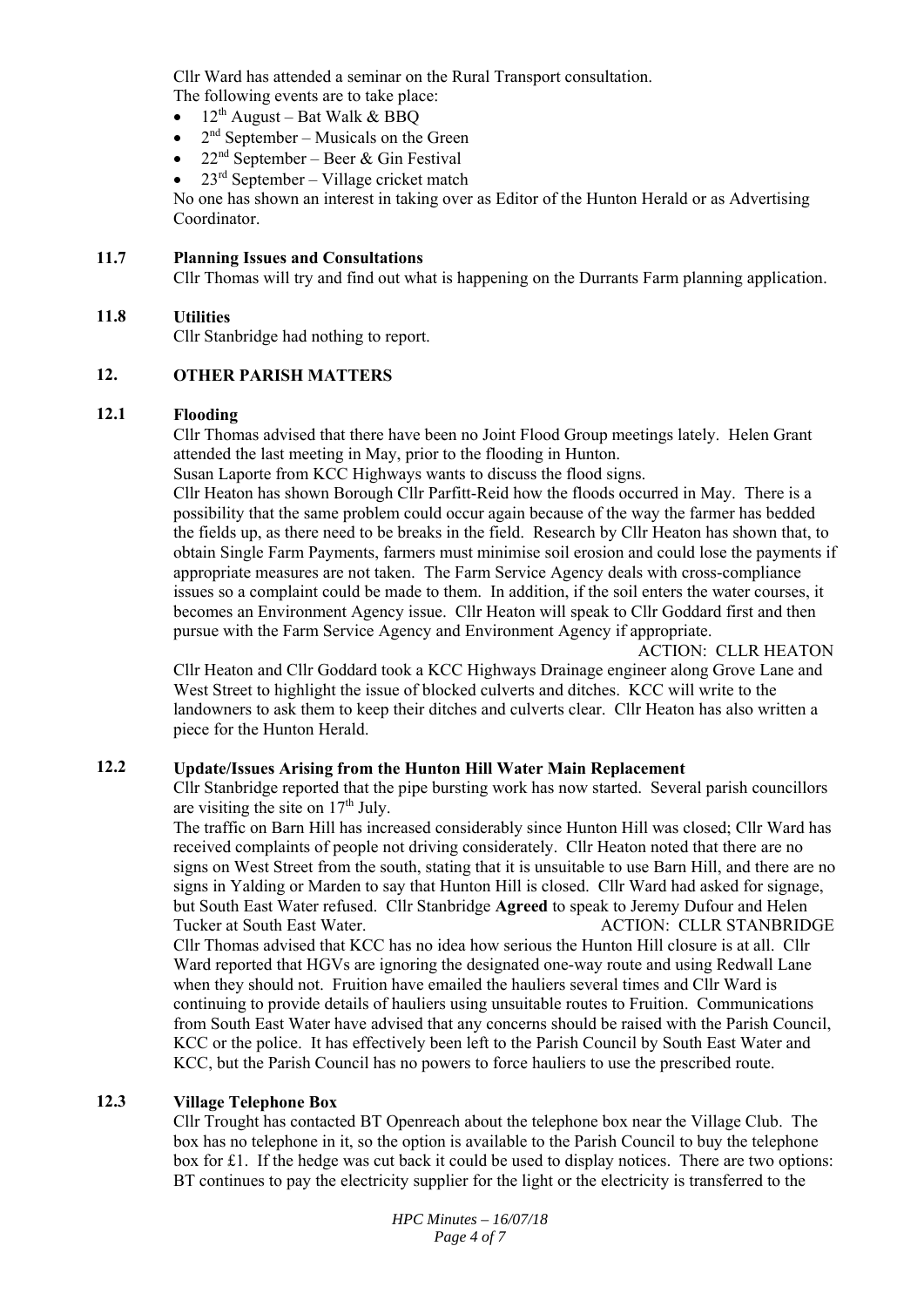Parish Council to pay (the first option being preferable). Cllr Trought is waiting for Openreach to confirm that the telephone box is not wanted. If the Parish Council purchases the box for  $\pounds 1$ there would need to be a small budget to buy notice boards. Members **Agreed** to the idea in principle.

## **12.4 General Data Protection Regulation (GDPR)**

The Clerk has produced a Document Retention & Disposal Policy, based on guidance from the SLCC and NALC, amended to be more specific for the Parish Council. Members reviewed the policy and **Agreed** that it should be adopted. The Clerk will go through the process of disposing of any documents/data in line with the policy. ACTION: CLERK

The transparency requirements under the GDPR require councils to provide individuals with information about how their personal data is collected, stored and used. This information must be easily accessible, transparent and presented using clear and plain language. To this end, the Clerk has produced a general Privacy Notice to be displayed on the Parish Council section of the website. The notice is predominantly based on NALC and SLCC guidance. Members reviewed the Privacy Notice and **Agreed** that it should be adopted.

## **12.5 Clerk's Report**

Members noted that the Clerk will be on annual leave from  $8<sup>th</sup>$  to  $19<sup>th</sup>$  August.

Members agreed that the Clerk could attend the KALC Clerks' Conference on 13<sup>th</sup> September. The Clerk has received an email from an electrical contractor offering maintenance of defibrillators and queried whether it would be worthwhile undertaking annual maintenance of the defibrillator at the Village Hall. Cllr Heaton **Agreed** to speak to the Pre-school as they had obtained the funding for the defibrillator. ACTION: CLLR HEATON

## **13. CONSULTATIONS**

#### **13.1 KCC – Big Conversation: Rural Transport Consultation**

KCC want to maintain, and where possible, improve accessibility for those without an alternative means of travel in rural areas. This will help tackle social isolation and provide the right transport solution for the right customer need, at the right price. KCC want to find out if there is an innovative and sustainable way of providing transport to rural communities in Kent. Cllr Ward attended a seminar about the consultation as some of the bus services in the village are affected by it. KCC have come up with some good ideas to spend the  $\pounds$ 7million that subsidises rural transport:

- 1. Feeder services using a small mini bus/taxi to connect villages to existing bus services.
- 2. Bookable flexible bus services making a booking by phone/internet to be collected by mini buses. This has been successful in Sittingbourne.
- 3. Taxi bus style service timetabled service using taxis.

Members **Agreed** that Cllr Ward should respond to the consultation. ACTION: CLLR WARD

#### **13.2 KCC – Rights of Way Improvement Plan 2018-2028 Consultation**

The vision of the Rights of Way Improvement Plan is to provide a high quality, well maintained Public Rights of Way network, that will support the Kent economy, encourage active lifestyles and sustainable travel choices, and contribute to making Kent a great place to live, work and visit.

Cllr Heaton stated that in theory the Plan sounds good but will not be affordable. There is no legal process for compulsory purchase. Members **Agreed** that Cllr Heaton should respond to the consultation. ACTION: CLLR HEATON

Cllr Lee will suggest that the Hunton Walking Group responds to the consultation.

ACTION: CLLR LEE

### **13.3 MBC – Dog Control Public Space Protection Order Survey**

Last year MBC consulted residents about the possibility of introducing measures to combat irresponsible behaviour and are now seeking views on the specific measures they are looking to introduce. The proposal seeks to make several behaviours offences under the Anti-social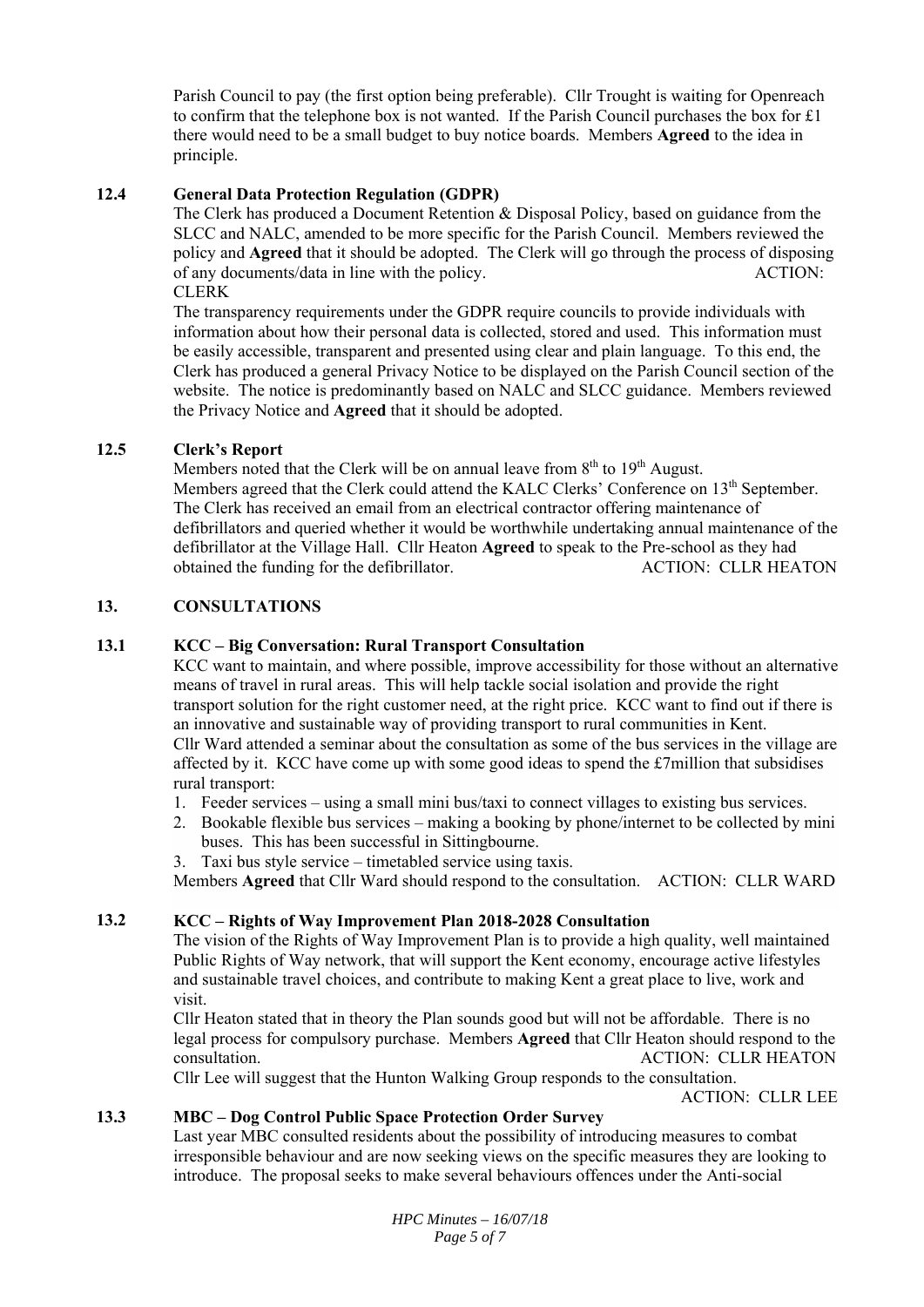behaviour Crime & Policing Act 2014. Members **Agreed** that a response should be submitted, agreeing with all the proposed measures. ACTION: CLERK

#### **14. FINANCE**

#### **14.1 Budget Monitoring Report**

The Budget Monitoring Report to 30th June 2018 was **Noted**.

#### **14.2 Income Received**

Members **Noted** the following income received since the last meeting:

| Maidstone Borough Council – Parish Services Scheme grant (first payment) | £589.68 |
|--------------------------------------------------------------------------|---------|
| Hunton Village Hall Committee – FIT receipt                              | £573.41 |

Cllr Trought reviewed and signed the bank reconciliation.

#### **14.3 Payments Made**

Members **Approved** the following payments made since the last meeting:

| $300247$ – Sustainable-Furniture (UK) Limited – Picnic table and bench | £825.00 |
|------------------------------------------------------------------------|---------|
| 300248 – Charlie Russell – Presentation at Annual Parish Meeting       | £25.00  |
| $300249$ – Sue Wyles – Refreshments for Annual Parish Meeting          | £5.60   |
| $SO -$ Sharon Goodwin – Salary & office allowance – May                | £443.44 |
| Unity Trust Bank – Service charge                                      | £18.00  |

#### **14.4 Cheques for Signature**

Members **Agreed** that the following payments be approved, and the cheques were signed by Cllrs Lee and Ward:

| 300250 - Lionel Robbins - Internal audit                                                 | £75.00    |
|------------------------------------------------------------------------------------------|-----------|
| $300251 - E. ON - Street lighting electricity$                                           | £11.68    |
| 300252 - CANCELLED                                                                       |           |
| $300253 - KCC - Road$ signage and slow markings                                          | £765.00   |
| 300254 – Mike Summersgill – Tree and Pond Warden training expenses                       | £22.50    |
| 300255 – Hunton Parish Hall Committee – Contribution to Village Hall insurance           | £1,038.81 |
| $300256$ – Sharon Goodwin - Reimbursement of SLCC annual membership subscription £100.00 |           |
| 300257 – Sharon Goodwin – Travel expenses/Postage/Back pay/Office expenses               | £151.21   |
| 300258 - CANCELLED                                                                       |           |
|                                                                                          |           |

#### **14.5 Internal Audit Report**

The Internal Auditor, Lionel Robbins, carried out the internal audit on  $25<sup>th</sup>$  May 2018 and completed the Annual Internal Audit Report on page 3 of the 2017/18 AGAR. Members considered and noted the report of the Internal Auditor.

#### **14.6 Village Hall Insurance**

A request has been received from the Village Hall Committee to contribute towards the Village Hall insurance premium. In previous years the Council has paid an 80% contribution. The premium this year is £1,298.51 (2017: £1,552.64), so an 80% contribution calculates as £1,038.81 (2017: £1,242.11). Members **Agreed** to contribute £1,038.81 and cheque 300255 was signed by Cllrs Lee and Ward.

#### **14.7 Consolidation of Financial Management of Village Committees**

Cllr Trought noted that, with Mike Summersgill stepping down as Treasurer of the Village Hall Committee, and the church also needing a Treasurer, there is a lack of people available or willing to do these jobs. Cllr Trought suggested that the Clerk's role could be expanded to include the Treasurer roles, for the Village Hall at least. The Clerk is a qualified Chartered Accountant, so she would have the skills for the work. Cllr Heaton advised that the Clerk already undertakes